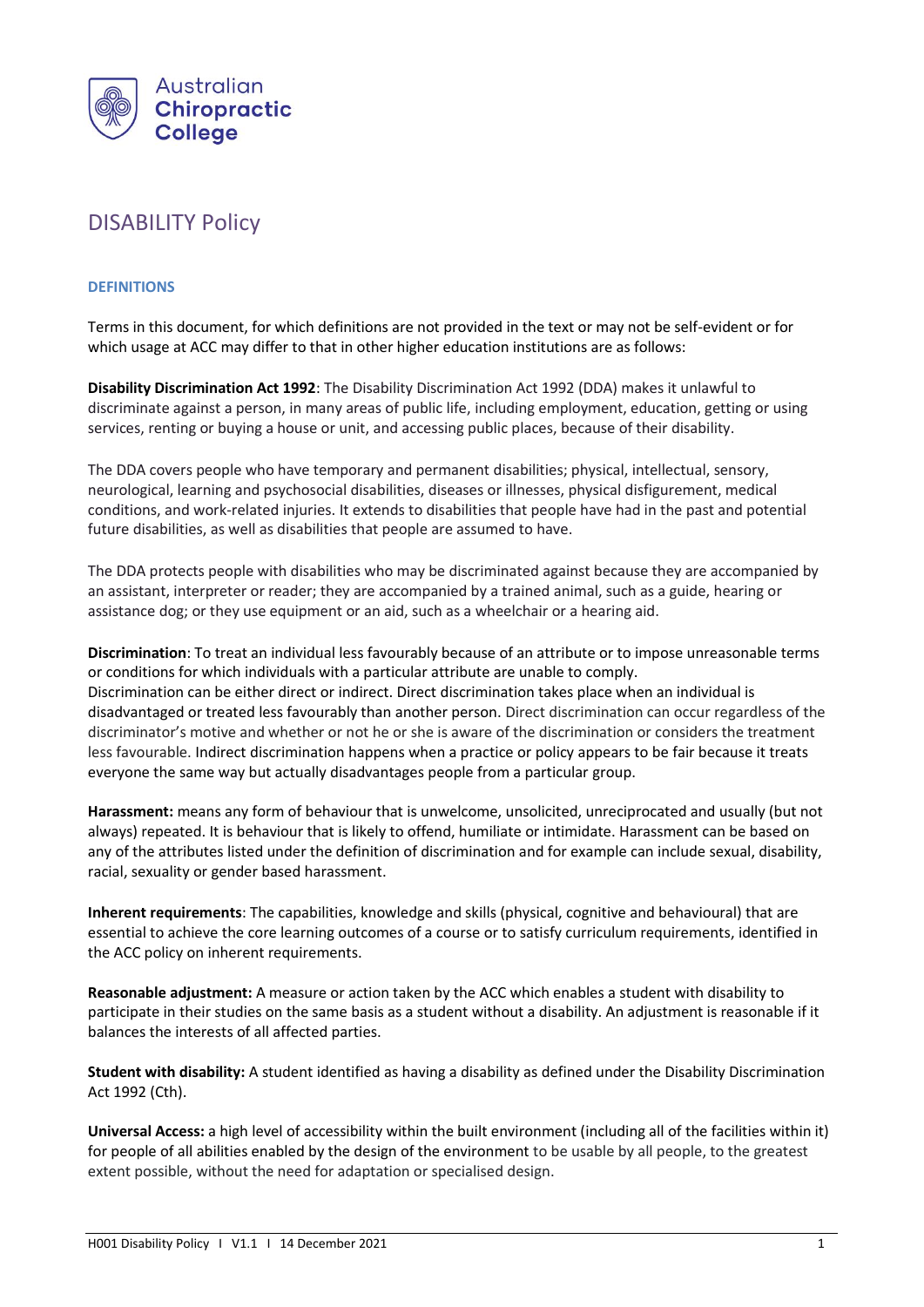**Unjustifiable hardship:** Accommodations or adjustments that would impose an excessive burden on the College, staff or other students, in which case it is not legally bound to make the accommodations or adjustments. In determining what constitutes unjustifiable hardship, all relevant circumstances of the particular case are taken into account including: the nature of the benefit or detriment likely to accrue or be experienced by any persons concerned; the effect of the disability on the person concerned; the financial circumstances and the estimated amount of expenditure required to be made by the organisation claiming unjustifiable hardship; and in the case of the provision of services, or the making available of facilities, the commitments contained in the action plan given to the Australian Human Rights Commission

**Victimisation:** Treating someone unfairly because they have made, or intend to make, a discrimination or harassment complaint. This also includes those who have supported another person in making a complaint.

**Workplace bullying:** Repeated and unreasonable behaviour directed towards a worker or a group of workers that creates a risk to health and safety.

# **PURPOSE**

The ACC is committed to ensuring that staff, students and visitors with a disability are appropriately supported and free from discrimination.

The aim of this policy is to articulate the ACC's approach to fostering a supportive learning and workplace environment for staff, students and visitors with a disability.

#### **POLICY STATEMENT**

#### **Principles**

The ACC recognises the diversity of students and staff and other stakeholders in the ACC community and is committed to creating an inclusive learning and workplace environment.

The ACC aims, as far as practical and reasonable, to ensure that people with disabilities have the same rights as the rest of the community; and to promote recognition and acceptance of these rights within the campus community.

The ACC supports the principle of Universal Access for all students, including those with a disability, to its services and facilities. The ACC will strive to ensure that no students are disadvantaged in their participation in College life as a result of a disability.

Discrimination, Harassment, Victimisation, Workplace bullying, and other forms of practice that disadvantage staff and students are not tolerated at the ACC. The ACC commits to the provision of a study and workplace environment where students and staff will not be subject to discrimination or harassment because of a disability.

The ACC will ensure that strategies are developed and sustained to establish an inclusive place to work and study. The ACC will use educative approaches for the prevention of discrimination and harassment. Discrimination and harassment are covered in more detail in the ACC's Equity Policy.

# **Aims**

Through this Policy and related protocols and practices, the ACC aims to:

- Promote positive and informed attitudes towards people with a disability as an integral part of the ACC culture and values.
- Take practical steps to enable people with disabilities to seek employment or student enrolment at the ACC.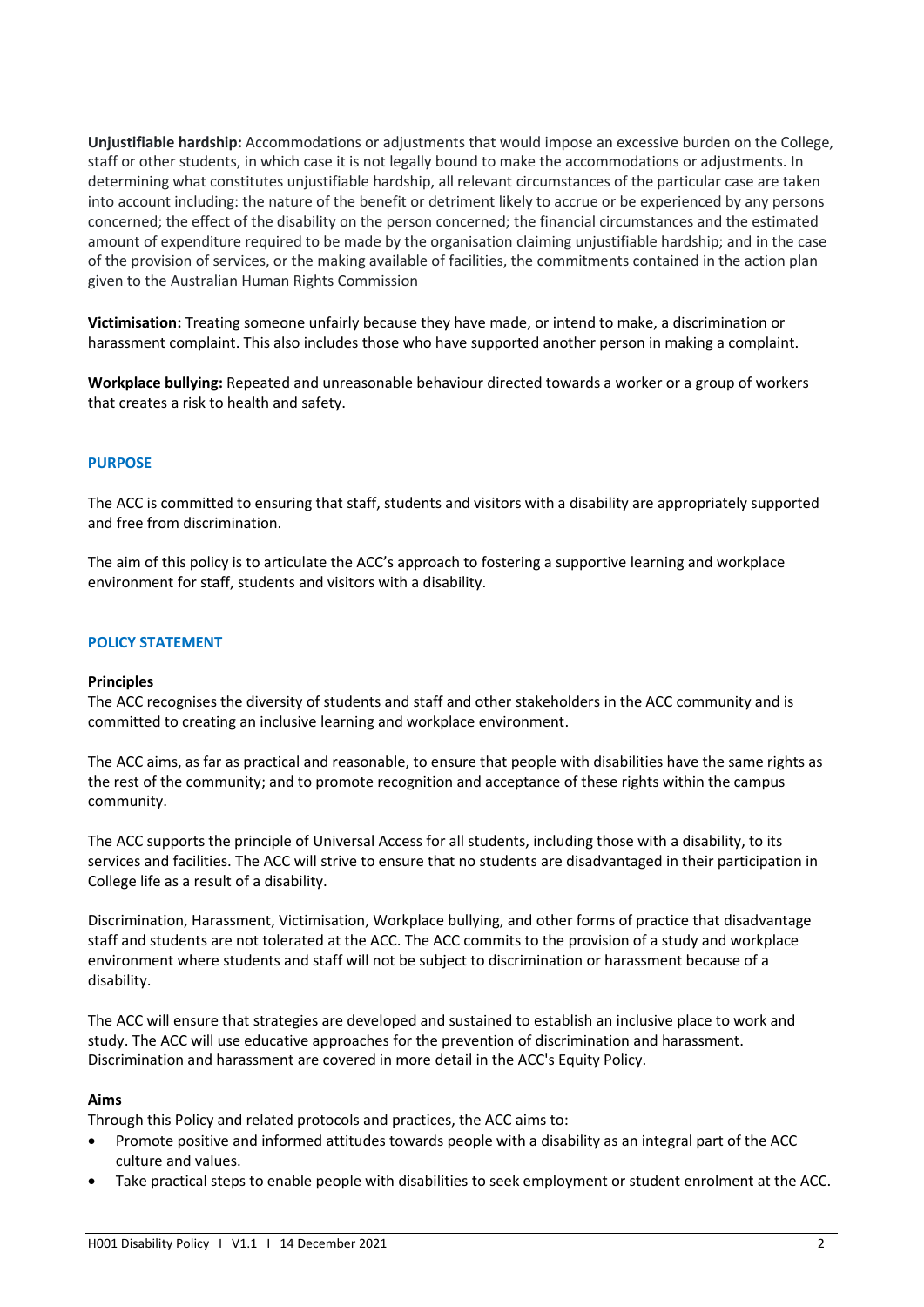- Develop and implement procedures and protocols for any reasonable adjustments needed by students and staff with a disability.
- Employ all reasonable and appropriate teaching strategies and methods without compromising the essential content of a course or the requirement for students and staff to demonstrate essential skills or knowledge.
- Promote a physical environment, including buildings, facilities and grounds, to ensure that the needs of people with a disability are met, and also support online accessibility.

## **Disclosure of a disability**

To enable implementation of this policy, students or staff who have an illness or disability and who wish the ACC to adjust a process, policy or procedure or wish the ACC to provide reasonable adjustments, are required to firstly disclose the nature and extent of the illness or disability. Such adjustments may include but are not limited to exam/assessment adjustments, support workers or assistive technology such as equipment or other physical aids.

This must be supported by the provision of appropriate medical documentation, dated and signed by an appropriate health or disability professional, outlining the state of impairment or condition, the impact on the staff member or student, and recommended reasonable accommodations.

A formal plan will be collaboratively developed with ACC professional staff, or the ACC's nominated contractor, and a notification generated which lists all approved reasonable adjustments. Adjustments relating to teaching and learning environments or activities will be negotiated with the Academic Dean. Students will be responsible for providing the notification to relevant teaching and assessment staff at the commencement of each semester, unless otherwise advised by ACC professional staff.

#### **Reasonable Adjustments**

An adjustment is considered reasonable if it successfully balances the interests of all parties affected.

Reasonable adjustments for students are measures taken by the ACC to enable students to have full access to the provision of all educational services on the same basis as students without a disability, such as:

- Admission and enrolment.
- Participation in a course or program.
- Use of facilities and services.

The adjustment may take the form of an aid, a facility or a service that the student requires because of his or her or their disability. Adjustments provided for students with disabilities must meet the academic requirements of the course or program studied as well as any Inherent Requirements or components of the course of study.

# **Exceptions under legislation**

Before refusing a request for a reasonable adjustment, the ACC must be satisfied that the grounds for refusal can be justified under the Disability Discrimination Act 1992, as an exception under the legislation. Staff must seek advice and approval from the General Manager and the Academic Dean (in the case of a student request) in relation to refusals of reasonable adjustments on the basis of Unjustifiable Hardship to the College, its staff and/or other students. Decisions will be documented with reasons for the exception.

In the event that the College refuses a request for a reasonable adjustment and the student or staff member concerned contests the decision, ultimately, the decision as to what is reasonable may be up to the law courts.

# **Managing complaints**

In the event that a complaint of discrimination, harassment or bullying is lodged by or on behalf of a student or staff member with a disability, the ACC will take timely and appropriate action through the following procedures:

• In the case of a student making an allegation, it will be managed through the Grievance Management Non Academic (Students) Policy.